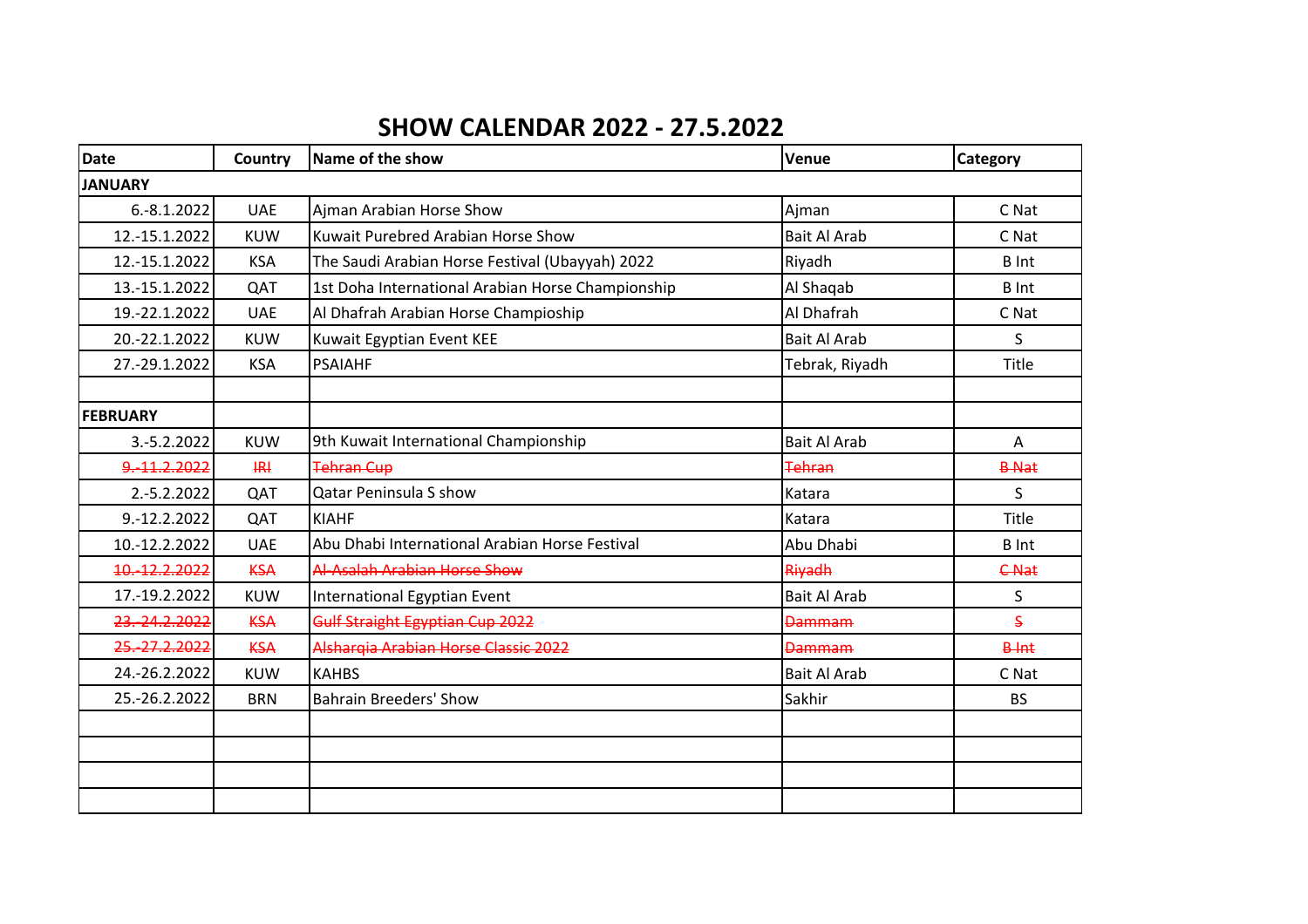| <b>MARCH</b>   |            |                                                               |                        |              |
|----------------|------------|---------------------------------------------------------------|------------------------|--------------|
| 2.-4.3.2022    | <b>IRN</b> | Khouzestan Cup                                                | Khouzestan             | C Nat        |
| 4.-6.3.2022    | <b>UAE</b> | 23rd Sharjah International Arabian Horse Festival             | Sharjah                | Α            |
| 10.-11.3.2022  | EGY        | Egyptian Arabian Horse Championship                           | <b>Rabab Stud</b>      | N            |
| 10.-12.3.2022  | <b>KSA</b> | Ha'il Arabian Horse Show 2022                                 | Ha'il                  | C Nat        |
| 14.-16.3.2022  | QAT        | 3rd Souq Waqif International Arabian Horse Show               | Soug Wagif             | Α            |
| 18.-19.3.2022  | QAT        | 11th Qatar International Arabian Peninsula Horse Show         | Soug Wagif             | S.           |
| 18.-19.3.2022  | LBA        | Libyan Arabian Horse Breeders society show                    | Benghazi               | C Nat        |
| 19.-20.3.2022  | <b>FRA</b> | Printemps du Cheval Arabe en Occitanie                        | St. Etienne de Tulmont | C Nat        |
| 21.-23.3.2022  | <b>UAE</b> | Emirates Arabian Horse Breeders' Championship (Private Studs) | Abu Dhabi              | <b>B</b> Nat |
| 24.-25.3.2022  | <b>UAE</b> | Arab Breeders Championship                                    | Abu Dhabi              | C Int        |
| 24.-26.3.2022  | <b>KSA</b> | The 13th Saudi National Arabian Horse Show 2022               | Dirab, Riyadh          | N            |
| 25.-27.3.2022  | QAT        | 10th Qatar National Arabian Horse Show for Individual Owners  | Al Shaqab              | C Nat        |
| 29.-30.3.2022  | QAT        | 7th Qatar Peninsula Arabian Horse Show for Individual Owners  | Al Shaqab              | S.           |
|                |            |                                                               |                        |              |
| <b>APRIL</b>   |            |                                                               |                        |              |
| 7.-8.4.2022    | <b>BRN</b> | <b>Bahrain B National Show</b>                                | Sakhir                 | <b>B</b> Nat |
| 9.-10.4.2022   | <b>ITA</b> | Elementa Arabian Masters                                      | <b>Bracciano</b>       | C Nat        |
| 15.-18.4.2022  | <b>BEL</b> | Country life                                                  | Boom de Schorre        | <b>B</b> Int |
| 15.-18.4.2022  | <b>BEL</b> | Country life                                                  | Boom de Schorre        | $\mathsf{S}$ |
| 15.-18.4.2022  | <b>BEL</b> | Country life                                                  | Boom de Schorre        | <b>BS</b>    |
| 30.4.-1.5.2022 | <b>ITA</b> | Spring National Arabian Horse Championship                    | Zanica (BG)            | C Nat        |
|                |            |                                                               |                        |              |
| <b>MAY</b>     |            |                                                               |                        |              |
| 02.05.2022     | <b>GBR</b> | <b>Spring Arabian Festival</b>                                | Chard E.C.             | C Nat        |
| 4.-6.5.2022    | IRI        | Kerman Cup                                                    | Kerman                 | C Nat        |
| 4.-6.5.2022    | IRI        | Kerman Cup                                                    | Kerman                 | S            |
| 7.-8.5.2022    | <b>NED</b> | <b>Tulip Cup</b>                                              | Deurne                 | <b>B</b> Int |
| 7.-8.5.2022    | <b>AUT</b> | Western event                                                 | Oberhofen              | Sport        |
| 12.-14.5.2022  | <b>JOR</b> | Jordanian National Championship                               | Amman Riding Center    | ${\sf N}$    |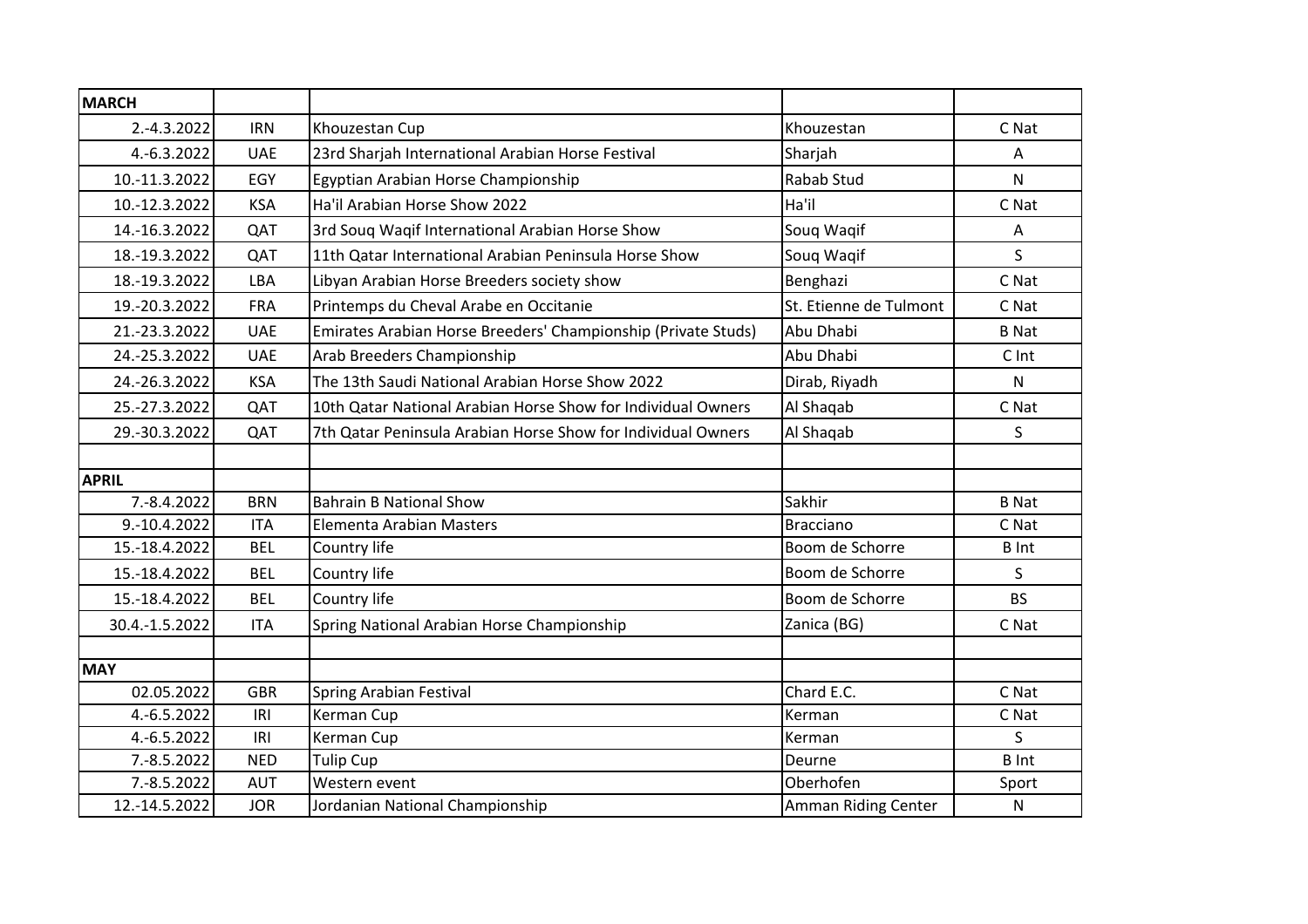| 14.-15.5.2022      | <b>ITA</b>              | L' Arte del Cavallo                                       | Marina di Pietrasanta        | <b>B</b> Int   |
|--------------------|-------------------------|-----------------------------------------------------------|------------------------------|----------------|
| 14.-15.5.2022      | <b>ITA</b>              | L' Arte del Cavallo                                       | Marina di Pietrasanta        | Sport          |
| 14.-15.5.2022      | <b>FRA</b>              | Arabian Trophy                                            | Chazey sur Ain               | C Int          |
| 21.05.2022         | <b>GBR</b>              | <b>Midland Arabian Festival</b>                           | Weston Lawns E.C.            | C Nat          |
| 21.-22.5.2022      | <b>NED</b>              | Arabian Horse Weekend                                     | Schaijk                      | C Int          |
| 21.-22.5.2022      | <b>NED</b>              | Arabian Horse Weekend                                     | Schaijk                      | Eur            |
| 21.-22.5.2022      | <b>NED</b>              | Arabian Horse Weekend                                     | Schaijk                      | S              |
| 25.-26.5.2022      | <b>KSA</b>              | The Kingdom Arabian Horse Festival for Straight Egyptians | Riyadh                       | S              |
| 26.-27.5.2022      | <b>AUT</b>              | Austrian National Championship                            | Wels                         | $\overline{M}$ |
| 26. 27.5.2022      | <b>AUT</b>              | Austrian International Championship                       | Wels                         | <b>B</b> -Int  |
| 26. 27.5.2022      | <b>AUT</b>              | Wels European show                                        | Wels                         | Eur            |
| 26.-27.5.2022      | <b>AUT</b>              | Austrian Sport Championship                               | Wels                         | <b>Sport</b>   |
| 27.-29.5.2022      | <b>KSA</b>              | The Kingdom Arabian Horse Festival (Kuhailah) - 2022      | Riyadh                       | C Int          |
| 28 .- 29 .5 . 2022 | <b>RUS</b>              | <b>Rising Star of Tersk</b>                               | <b>Tersk</b>                 | $\overline{P}$ |
| 28.05.2022         | <b>MAR</b>              | Concours Régional "C"                                     | Marrakech                    | C Nat          |
| 28.-29.5.2022      | <b>ITA</b>              | Palermo Arabian Horse Cup                                 | Parco Favorita               | C Int          |
|                    |                         |                                                           |                              |                |
| <b>JUNE</b>        |                         |                                                           |                              |                |
| 03.06.2022         | <b>GBR</b>              | South West Arab Horse Group Show                          | <b>Bicton Arena</b>          | C Nat          |
| 04.06.2022         | <b>SWE</b>              | Bränninge Cup                                             | Bränninge Gård               | C Int+Amat     |
| 04.06.2022         | <b>MAR</b>              | Concours Régional "C"                                     | Meknés                       | C Nat          |
| 4.-5.6.2022        | POL                     | <b>Bialka Junior Spring Show</b>                          | <b>Bialka</b>                | <b>B</b> Nat   |
| 4.-5.6.2022        | <b>ESP</b>              | <b>Galician Championship IX</b>                           | Silleda                      | C Int          |
| 05.06.2022         | <b>GBR</b>              | HoCon                                                     | <b>PENDING</b>               | C Nat          |
| 4.-5.6.2022        | <b>ITA</b>              | Vesuvio Trophy Egyptian Event                             | Ottaviano                    | $\mathsf{S}$   |
| 4.-5.6.2022        | <b>ITA</b>              | Vesuvio Trophy International                              | Ottaviano                    | C Int          |
| 8.-10.6.2022       | IRI                     | <b>Yazd Cup</b>                                           | Yazd                         | C Nat          |
| 10.-12.6.2022      | <b>DEU</b>              | Arabische Pferde in Westfalen                             | Lage-Hörste                  | C Int          |
| 12.06.2022         | <b>GBR</b>              | Northern Arabian Championship Show                        | <b>Bishop Burton College</b> | C Nat+Amat     |
| 16.-17.6.2022      | $\overline{\text{ISR}}$ | <b>Spring Show</b>                                        | <b>Tel Adashim</b>           | C Nat          |
| 18.-19.6.2022      | <b>ITA</b>              | Spring International Arabian Horse Show                   | Piazzola sul Brenta (PD)     | C Int          |
| 18.06.2022         | <b>NED</b>              | <b>AVS National Show</b>                                  | Exloo                        | C Nat+Amat     |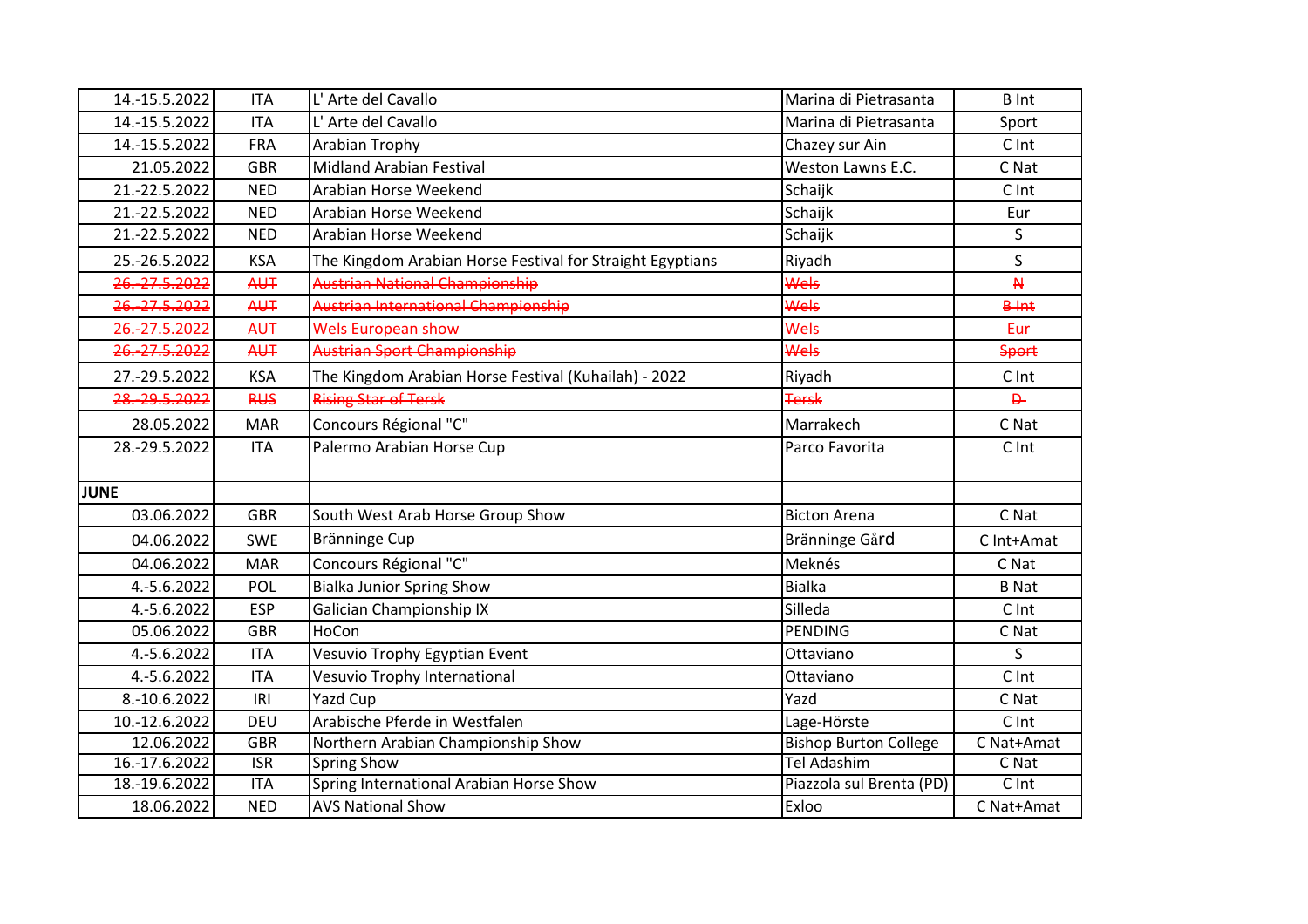| 19.06.2022     | <b>NED</b>     | Eurozone Cup                                       | Exloo                 | Eur          |
|----------------|----------------|----------------------------------------------------|-----------------------|--------------|
| 25.06.2022     | <b>MAR</b>     | Concours Régional "C"                              | El Jadida             | C Nat        |
| 25.-26.6.2022  | <b>FRA</b>     | Championnat de la Mediterrannée et des Pays Arabes | Menton                | A            |
| 26.06.2022     | <b>GBR</b>     | The Classic Show                                   | Myercough College     | C Nat        |
| 30.6.-3.7.2022 | <b>SWE</b>     | Nordic Arabian Sporthorse Championship             | Strängnäs             | Sport        |
|                |                |                                                    |                       |              |
| <b>JULY</b>    |                |                                                    |                       |              |
| 2.7.2022       | <b>MAR</b>     | Concours Régional "C"                              | Bouznika              | C Nat        |
| 2.-3.7.2022    | <b>POL</b>     | All-Polish Arabian Horse Championship in Radom     | Radom                 | <b>B-Nat</b> |
| 2.7.2022       | <b>BEL</b>     | Belgian National Championship                      | <b>Sentower Park</b>  | $\mathsf{N}$ |
| 2.7.2022       | <b>BEL</b>     | Belgian National Championship - Sport              | Sentower Park         | Sport        |
| 03.07.2022     | <b>BEL</b>     | Sentower Diamond Trophy                            | <b>Sentower Park</b>  | <b>B</b> Int |
| 6.-8.7.2022    | H <sub>H</sub> | Hamedan Cup                                        | <b>Hamedan</b>        | <b>C-Nat</b> |
| 9.-10.7.2022   | <b>ITA</b>     | <b>Gran Premio Mariano</b>                         | Mariano               | C Nat        |
| 9.-10.7.2022   | <b>ITA</b>     | <b>Gran Premio Mariano</b>                         | Mariano               | Sport        |
| 10.07.2022     | <b>GBR</b>     | South East Arabian Horse Group Show                | South of England S.G. | C Nat        |
| 14.-16.7.2022  | <b>ISR</b>     | <b>Galilee Show</b>                                | <b>Tel Adashim</b>    | C Int        |
| 16.-17.7.2022  | <b>DEU</b>     | Arabian Horse Days                                 | Ströhen               | <b>B</b> Int |
| 16.-17.7.2022  | <b>DEU</b>     | Arabian Horse Days                                 | Ströhen               | Eur          |
| 22.-24.7.2022  | <b>GBR</b>     | <b>AHS National Show</b>                           | David Broom E.C.      | $\mathsf{N}$ |
| 23.-24.7.2022  | <b>BEL</b>     | Elran Cup                                          | Castle Alden Biesen   | <b>B</b> Int |
| 23.-24.7.2022  | POL            | Sopot Arabian Horse Show                           | <b>Hipodrom Sopot</b> | <b>BS</b>    |
| 23.-24.7.2022  | <b>ITA</b>     | Montefalco Summer Festival                         | Montefalco (PG)       | C Int        |
| 27.-29.7.2022  | IRI            | <b>Tabriz Cup</b>                                  | East Azerbaijan       | C Nat        |
| 29.-31.7.2022  | <b>SWE</b>     | <b>Swedish Nationals</b>                           | Strömsholm            | N            |
| 29.-31.7.2022  | <b>AUT</b>     | 12. Araber Sommerfestival                          | <b>Stadl Paura</b>    | Amat         |
| 29.-31.7.2022  | <b>AUT</b>     | Araber Sommerfestival                              | <b>Stadl Paura</b>    | Sport        |
|                |                |                                                    |                       |              |
| <b>AUGUST</b>  |                |                                                    |                       |              |
| 6.-7.8.2022    | <b>DEU</b>     | <b>United Platin Cup</b>                           | <b>Heil Bronn</b>     | <b>BS</b>    |
| 6.-7.8.2022    | DEU            | <b>Arabian Futurity Europe</b>                     | <b>Heil Bronn</b>     | <b>BS</b>    |
| 6.-7.8.2022    | <b>DEU</b>     | Arabian Futurity Riding Cup                        | <b>Heil Bronn</b>     | Sport        |
| 12.-14.8.2022  | POL            | Polish National Championship                       | Janow Podlaski        | N            |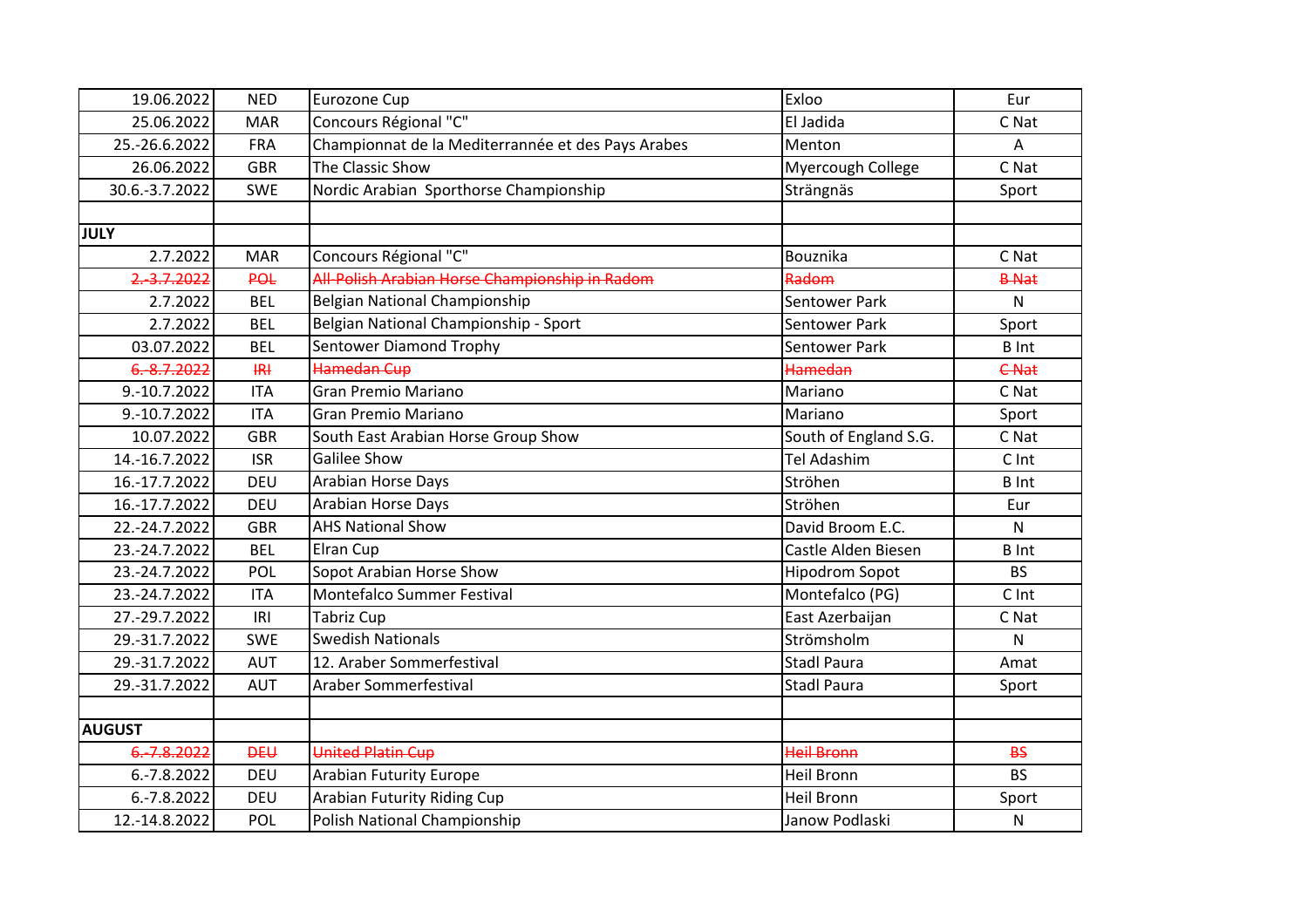| 13.08.2022         | <b>NOR</b> | <b>NAHF National Championship</b>                   | Arendal Og Grimstad    | N            |
|--------------------|------------|-----------------------------------------------------|------------------------|--------------|
| 13.-14.8.2022      | <b>FRA</b> | Championnat de France du Cheval Arabe               | Vichy                  | N            |
| 15.08.2022         | <b>FRA</b> | Vichy International 2022                            | Vichy                  | <b>B</b> Int |
| 19.-20.8.2022      | POL        | <b>AKEAHF</b>                                       | Nowe Wrońska           | <b>B</b> Int |
| 20.-21.8.2022      | <b>CZE</b> | <b>Czech National Championship</b>                  | Prague                 | Ν            |
| 20.-21.8.2022      | <b>CZE</b> | Prague Intercup                                     | Prague                 | <b>B</b> Int |
| 27.-28.8.2022      | <b>GBR</b> | <b>UKIAHS</b>                                       | Onley Grounds E.C.     | А            |
| 27.-28.8.2022      | <b>RUS</b> | Zvezda Pyatigoria                                   | <b>Tersk</b>           | <b>C-Nat</b> |
|                    |            |                                                     |                        |              |
| <b>SEPTEMBER</b>   |            |                                                     |                        |              |
| 1.-3.9.2022        | <b>JOR</b> | Middle East Championship                            | Amman                  | Title        |
| 1.-4.9.2022        | <b>AUT</b> | <b>ECAHO European Sport Championship</b>            | <b>Wiener Neustadt</b> | Sport        |
| 1.-4.9.2022        | <b>AUT</b> | <b>ECAHO Masters Sport Championship</b>             | <b>Wiener Neustadt</b> | Sport        |
| 1.-4.9.2022        | <b>AUT</b> | <b>ECAHO Newcomer Sport Championships</b>           | <b>Wiener Neustadt</b> | Sport        |
| 3.-4.9.2022        | <b>BEL</b> | Bruges Arabian Horse event                          | <b>Bruges</b>          | <b>B</b> Int |
| 3.-4.9.2022        | <b>BEL</b> | Bruges Arabian Horse event                          | <b>Bruges</b>          | Eur          |
| 3.-4.9.2022        | <b>BEL</b> | Bruges Arabian Horse event                          | <b>Bruges</b>          | <b>BS</b>    |
| 3.-4.9.2022        | <b>DEN</b> | Danish National Championship                        | Slagelse Ridecenter    | N            |
| 3.-4.9.2022        | <b>MAR</b> | Concours des Chevaux aux Origines Egyptiennes Pures | El Jadida              | S            |
| 2.-4.9.2022        | <b>ITA</b> | 7th Italian Egyptian Event                          | Bergamo                | $\mathsf{S}$ |
| 2.-4.9.2022        | <b>ITA</b> | 10° P.S. Arabi a Bergamo                            | Bergamo                | <b>B</b> Int |
| 10 .- 11 .9 . 2022 | <b>RUS</b> | <b>Russian National Championship</b>                | <b>Moscow</b>          | $\mathsf{M}$ |
| 10.-11.9.2022      | <b>MAR</b> | Coupe Nationale des Eleveurs                        | El Jadida/Meknés       | <b>BS</b>    |
| 11.09.2022         | <b>NED</b> | AVS National Championship Show                      | Exloo                  | N            |
| 16.-17.9.2022      | <b>ROU</b> | Sibiu Zorabia Arabian Horse Event                   | Zorabia Farm           | N            |
| 17.-19.9.2022      | <b>ITA</b> | Milan International Cup                             | Milan                  | <b>B</b> Int |
| 17.-18.9.2022      | <b>MAR</b> | <b>Championnat National</b>                         | El Jadida              | $\mathsf{N}$ |
| 22.-24.9.2022      | <b>KSA</b> | The Arabian Horse Show for Local Breeders           | Riyadh                 | <b>BS</b>    |
| 23.09.2022         | DEU        | <b>German Nationals</b>                             | Aachen                 | N            |
| 24.-25.9.2022      | <b>DEU</b> | <b>All Nationals Cup</b>                            | Aachen                 | Title        |
| 28.-30.9.2022      | IRI        | National Championship                               | Tehran                 | ${\sf N}$    |
|                    |            |                                                     |                        |              |
| <b>OCTOBER</b>     |            |                                                     |                        |              |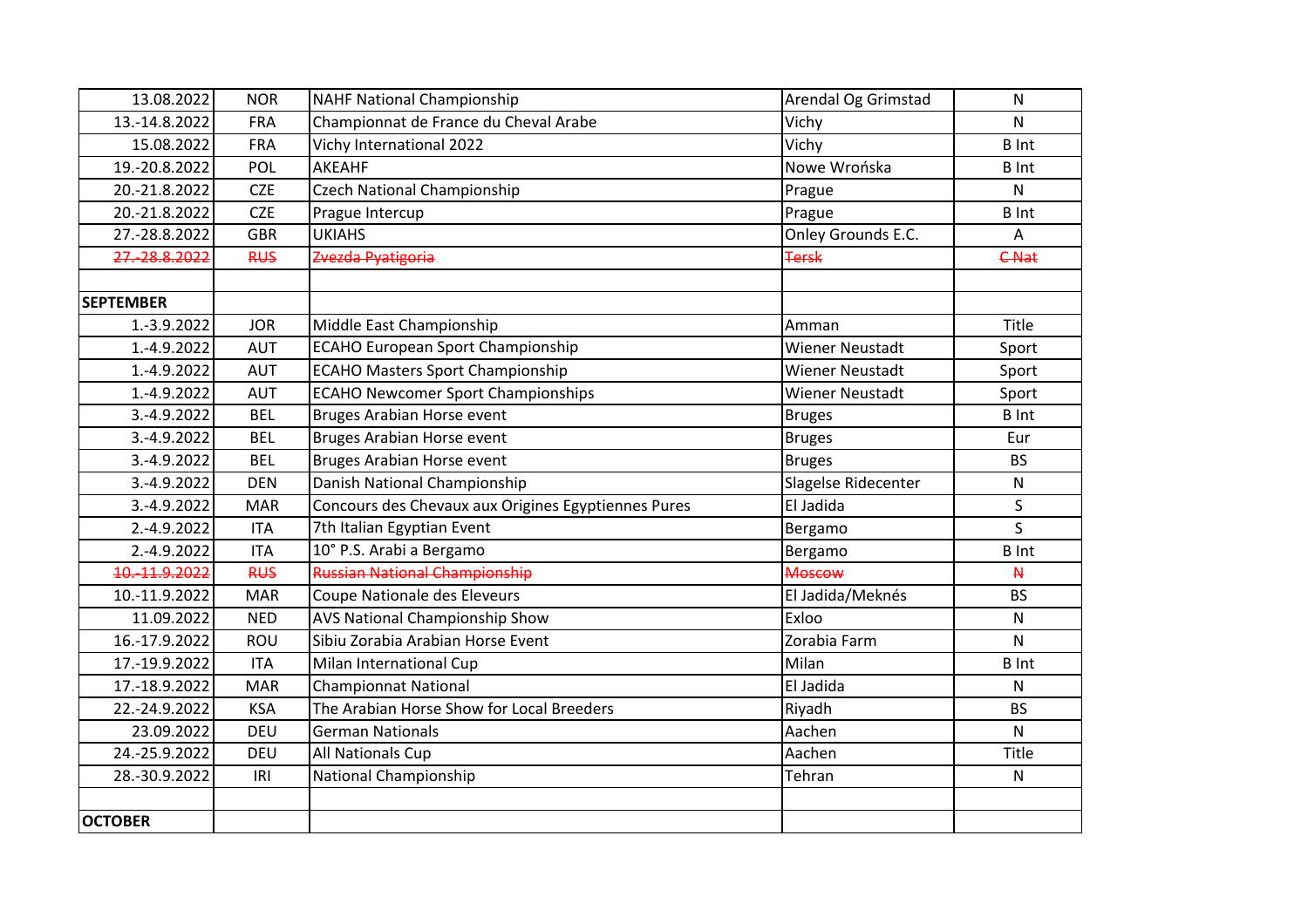| 1.-2.10.2022     | <b>ITA</b>              | 36° Campionato Nazionale                     | San Giovanni in Marigna | $\mathsf{N}$   |
|------------------|-------------------------|----------------------------------------------|-------------------------|----------------|
| 1.-2.10.2022     | <b>LEB</b>              | Lebanese National Arabian Horse Championship | <b>Beirut Hipodrome</b> | N              |
| 6.-8.10.2022     | EGY                     | Rabab Arabian Horse Championship             | Rabab Stud              | S.             |
| 7.-9.10.2022     | <b>BEL</b>              | <b>Brussel Arabian Masters</b>               | <b>Brussel</b>          | $B+nt$         |
| 12.-14.10.2022   | IRI                     | Late Mrs. Mary Gharagozlou Cup               | Tehran                  | BS + Amat      |
| 15.-16.10.2022   | <b>ESP</b>              | XLII Spanish National Championship           | Cordoba                 | ${\sf N}$      |
| 15.-16.10.2022   | <b>ITA</b>              | Straight Egyptian World Championship (SEWC)  | Vermezzo (Milano)       | S              |
| 18.-19.10.2022   | $\overline{\text{ISR}}$ | <b>Egyptian Event</b>                        | <b>Tel Adashim</b>      | S              |
| 19.-20.10.2022   | <b>MAR</b>              | El Jadida                                    | El Jadida               | $\overline{A}$ |
| 20.-22.10.2022   | <b>ISR</b>              | <b>Israel B International Show</b>           | Tel Adashim             | <b>B</b> Int   |
| 26.-28.10.2022   | IRI                     | Kermanshah Cup                               | Kermanshah              | C Nat          |
| 27 .- 29.10.2022 | <b>KSA</b>              | <b>JAS Arabian Horse Show 2022</b>           | <b>Dammam</b>           | <b>C-Nat</b>   |
| 29.-30.10.2022   | <b>BEL</b>              | United Arabian Horse Championships           | Azelhof, Lier           | <b>B</b> Int   |
| 29.-30.10.2022   | <b>BEL</b>              | European Championship                        | Azelhof, Lier           | Title          |
|                  |                         |                                              |                         |                |
|                  |                         |                                              |                         |                |
| <b>NOVEMBER</b>  |                         |                                              |                         |                |
| 3.-6.11.2022     | <b>ITA</b>              | Verona International Event                   | Fieracavalli Verona     | <b>B</b> Int   |
| 10.-11.11.2022   | EGY                     | El Zahraa 23rd National Show                 | El Zahraa               | C Nat          |
| 10.-12.11.2022   | <b>KSA</b>              | Makkah Arabian Horse Show 2022               | Jeddah                  | <b>B</b> Int   |
| 10.-12.11.2022   | <b>KUW</b>              | Kuwait National Championship                 | <b>Bait Al Arab</b>     | N              |
| 12.-13.11.2022   | EGY                     | El Zahraa International Championship         | El Zahraa               | <b>B</b> Int   |
| 16.-18.11.2022   | IRI                     | <b>Yazd Cup</b>                              | Yazd                    | C Nat          |
| 18.-20.11.2022   | <b>FRA</b>              | World Championship                           | Paris                   | Title          |
| 24.-26.11.2022   | <b>KUW</b>              | S.E. show Kuwait                             | <b>Bait Al Arab</b>     | S.             |
|                  |                         |                                              |                         |                |
| <b>DECEMBER</b>  |                         |                                              |                         |                |
| 1.-3.12.2022     | <b>KUW</b>              | Erab Arabian Horses International Show       | <b>Bait Al Arab</b>     | C Int          |
| 8.-10.12.2022    | <b>KSA</b>              | Al-Ula Arabian Horse Show                    | Madina El Monawara      | C Nat          |
| 14.-16.12.2022   | IRI                     | Asil Horse National Championship             | Khouzestan              | S              |
| 16.-18.12.2022   | <b>KSA</b>              | <b>KAAHC A show</b>                          | Riyadh                  | A              |
| 22.-24.12.2022   | <b>KSA</b>              | Al-Hijaz Arabian Horse Show                  | Jeddah                  | C Nat          |
| 23.-25.12.2022   | <b>KSA</b>              | Al Arab Arabian Horse Show                   | Riyadh                  | C Int          |